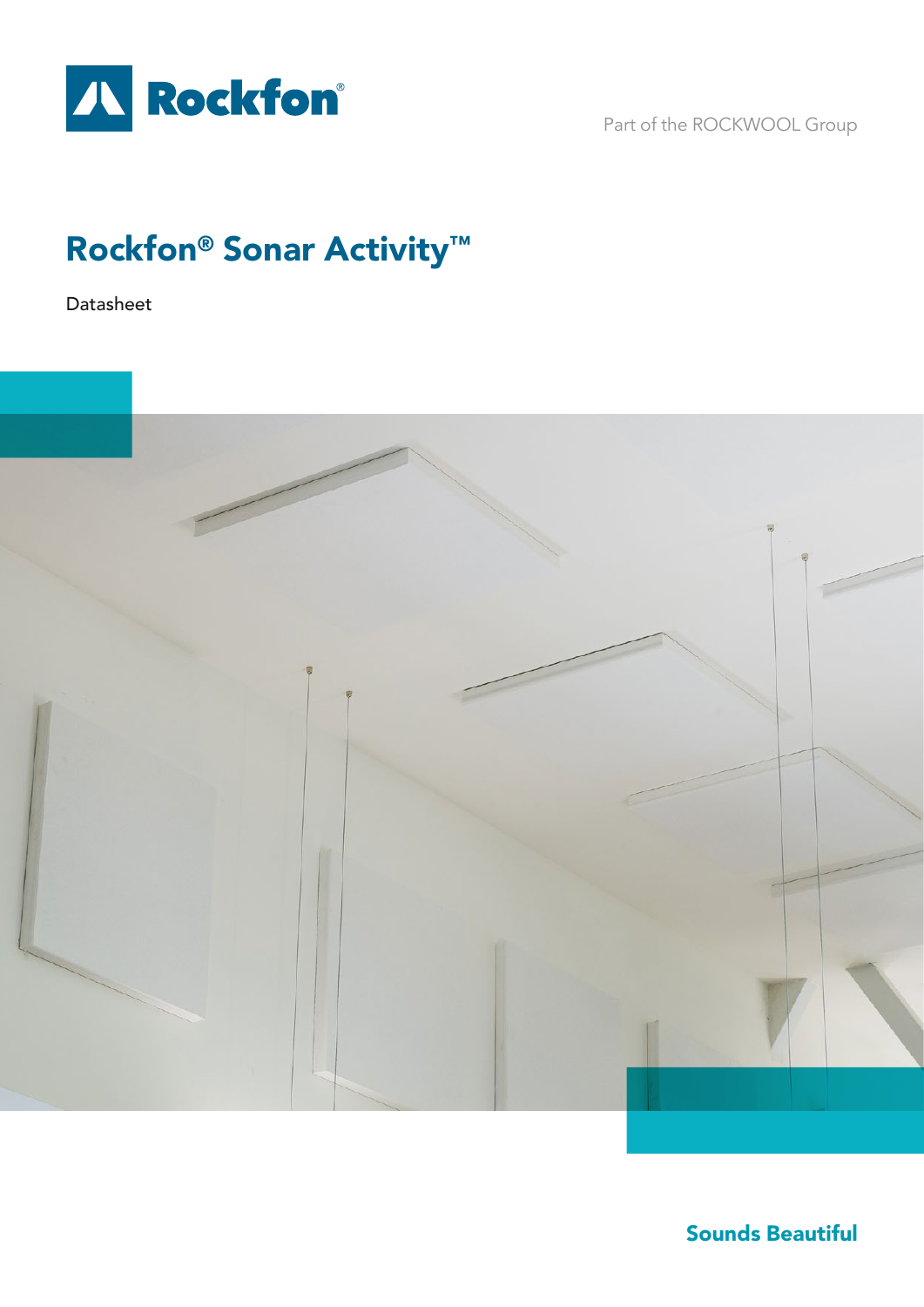# Rockfon® Sonar Activity™

- Excellent sound absorption performance class A1
- Recommended for classrooms and open plan offices where speech intelligibility is crucial and noise and activity levels are very high
- Possibility of maximizing ceiling height
- Availiable in different edges allows to create the different ceilings layout

#### Product Description

- Stone wool panel
- Visible side: micro-textured white painted fleece
- Rear side: back fleece
- Painted edges

#### Application Areas

- Education
- Industry
- Retail
- Industry
- Office
- Leisure

| Edge,<br>detail | <b>Module size</b><br>(mm)  | <b>Approximate weight</b><br>(kq/m <sup>2</sup> ) | Recommended<br>installation System |
|-----------------|-----------------------------|---------------------------------------------------|------------------------------------|
| A24             | $600 \times 600 \times 40$  | 6,4                                               | Chicago Metallic™ T24 3810         |
|                 | $1200 \times 600 \times 40$ | 6,4                                               | Chicago Metallic™ T24 3810         |
| B               | $600 \times 600 \times 40$  | 6,4                                               | Rockfon® System B Adhesive™        |
|                 | $1200 \times 600 \times 40$ | 6,4                                               | Chicago Metallic™ T24 3810         |

*Other dimensions are available on request. Please contact Rockfon.*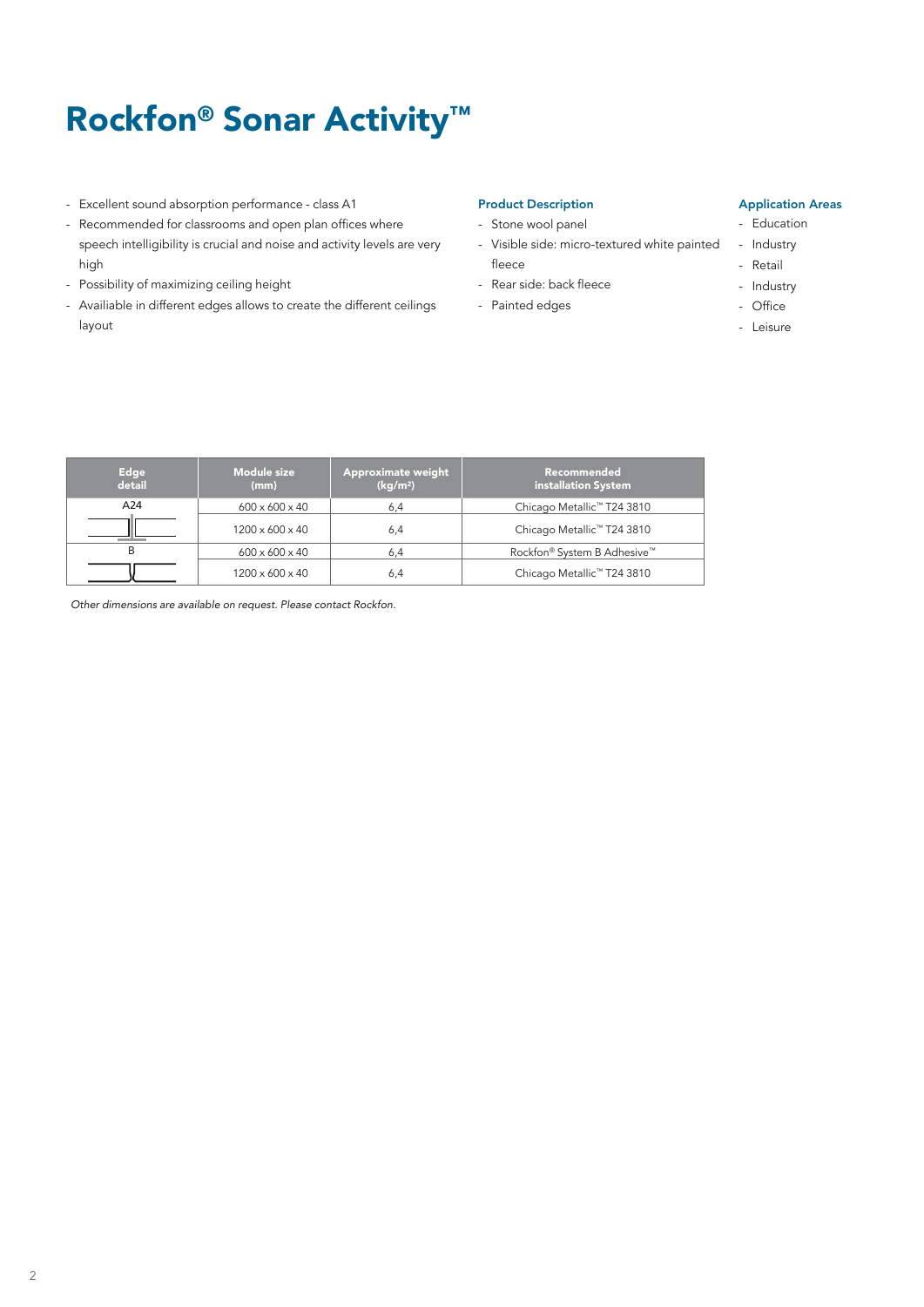

### **Performance**



|                              | 1.0<br>0.9<br>0.8<br>0.7<br>0.6 |        |      |                                |      |      |                  |                     |            |
|------------------------------|---------------------------------|--------|------|--------------------------------|------|------|------------------|---------------------|------------|
| $\alpha_{\rm p}$ 0.5         | 0.4<br>0.3<br>0.2<br>0.1        |        |      |                                |      |      |                  | class<br>Absorption |            |
| Edge / Thickness (mm) /      | 0.0                             |        |      |                                |      |      |                  |                     |            |
| Suspension (incl. tile - mm) | 125 Hz                          | 250 Hz |      | 500 Hz 1000 Hz 2000 Hz 4000 Hz |      |      | $\alpha_{\rm w}$ |                     | <b>NRC</b> |
| 40/40                        | 0.30                            | 0.70   | 0.90 | 1.00                           | 1.00 | 1.00 | 0.95             | А                   | 0.90       |



#### Reaction to fire A1

|--|

## Light reflection

### 85 %



#### Humidity and sag resistance

Up to 100% RH. No visible deflection in high humidity C/0N



- Cleaning
- Vacuum
- Damp cloth
- Chemical resistance: resistant to diluted solutions of ammonia, chlorine and hydrogen peroxide



#### Hygiene

Stone wool provides no sustenance to microorganisms



 $\circledR$ 

Clean Room ISO Class 5



Fully recyclable stone wool The recycled content of Rockfon products is between 29% and 64% according to ISO 14021. Rockfon acoustic solutions are Cradle to Cradle Certified® Silver and Bronze (depending on product type).



#### Carbon footprint

6.12 kg of CO2 eq. (cradle to gate based on EPD)



### Indoor environment

A selection of Rockfon products have been awarded the Finnish M1 emission classification for building materials and the Danish Indoor Climate Label for low emission products